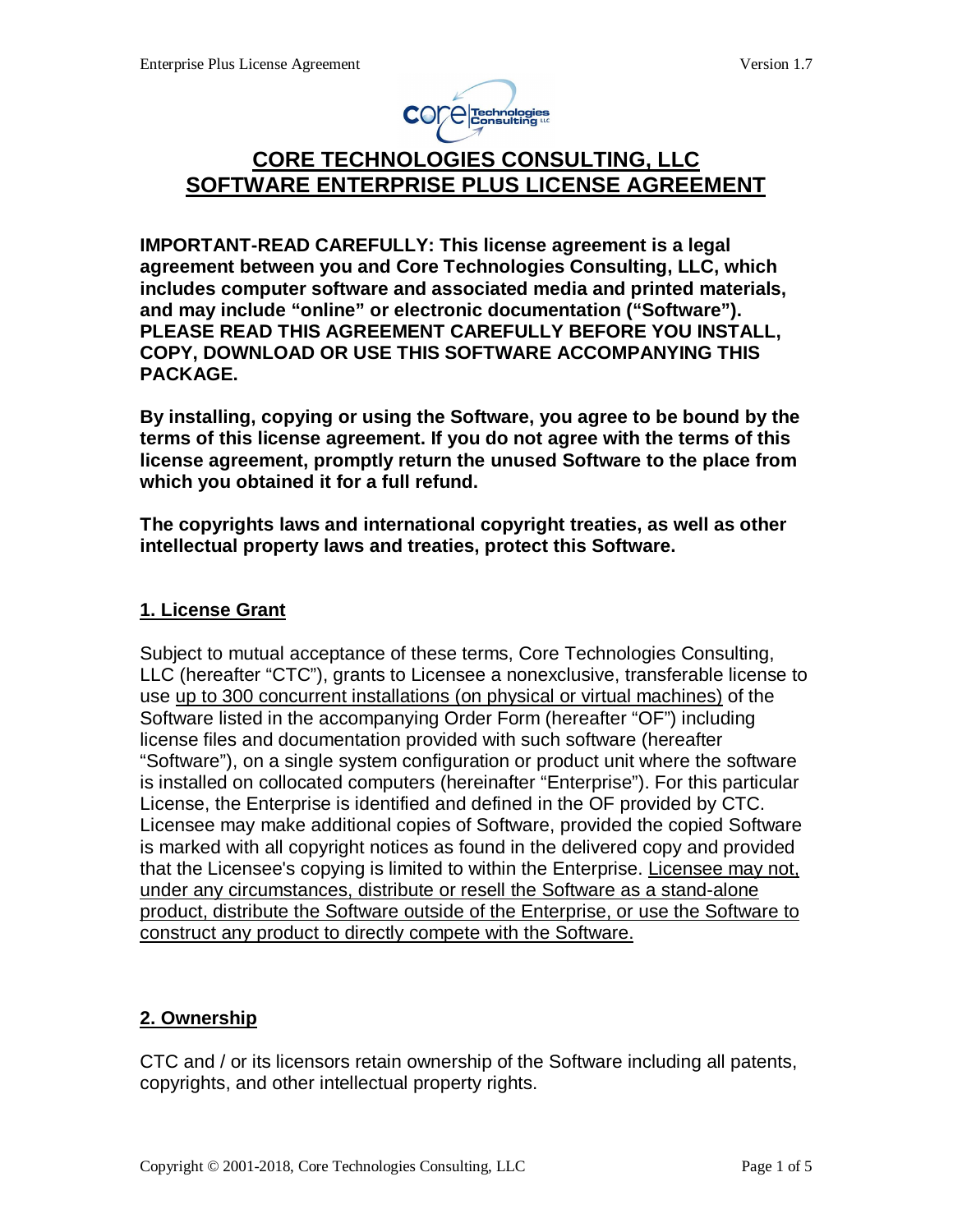

- **2.1** Licensee may transfer its rights under this license as long as the receiving party agrees to be bound by the terms of this agreement, and the original Licensee no longer uses the Software (including all component parts, the media, and printed materials and this license agreement). The receiving party's right to use the software shall be limited to the Enterprise.
- **2.2** Licensee agrees not to, in whole or in part, reverse engineer, decompile, disassemble, modify, rent, lease, or create derivative works of the Software for any purpose or in any manner.
- **2.3** Licensee agrees that (1) no license, right or interest in any trademark, trade name, or service mark of CTC, its licensors or any third party is granted under this Agreement; (2) Licensee is not permitted and shall not remove or destroy any of the Software's proprietary, trademark or copyright legends or markings and (3) all existing and future copyright, patent, trademark, or other intellectual property rights arising out of or related to the Software shall remain the sole property of CTC and / or its licensors.

## **3. Scope Of Use**

This software may only exist on up to 100 computers (physical or virtual) in the Enterprise. A backup copy may be made. With reference to copies Licensee makes of the Software within the Enterprise, Licensee agrees to reproduce all copyright notices, and other restrictive legends, appearing thereon and to include the same on all copies it makes in whole or in part. Such copyright notices may appear in any of several forms, including machine-readable form and Licensee agrees to reproduce such notice in each form in which it appears, to the extent it is physically possible to do so.

#### **4. Term and Termination**

Licensee shall use the Software from the date received only for the purposes stated in paragraph 1 during a ninety-nine (99) year time period, unless terminated as provided herein.

**4.1** CTC may terminate this Agreement immediately should Licensee materially breach any of the provisions of this Agreement or take any action in derogation of CTC's' rights to the Software licensed hereunder. In addition, CTC may terminate this Agreement immediately should the Software, or any portion thereof, become, or in CTC's opinion be likely to become, the subject of a claim of infringement of a patent, trade secret, copyright, mask work right, or other proprietary right.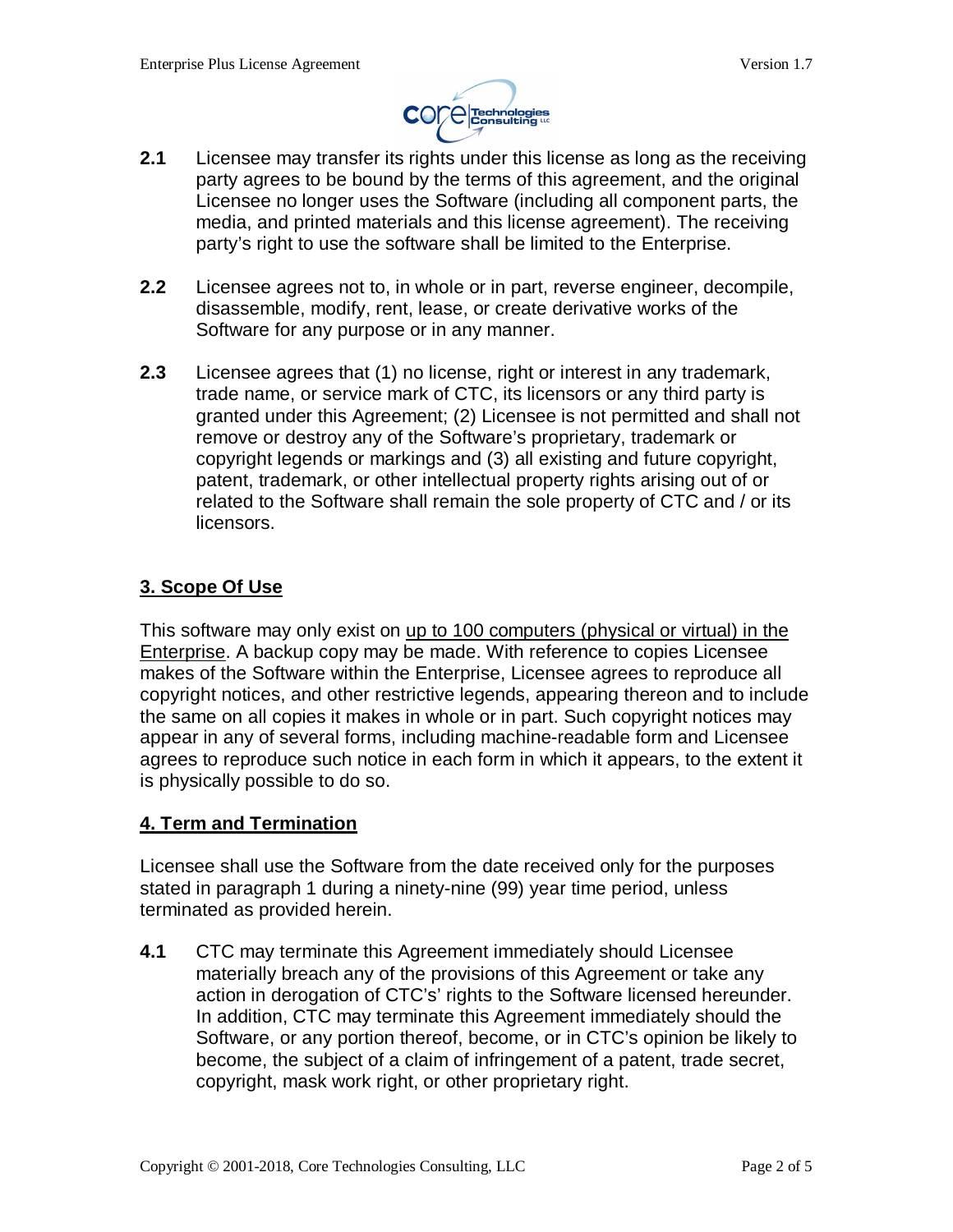

- **4.2** Upon expiration or termination of this Agreement, Licensee shall immediately discontinue all use of the Software and, unless otherwise instructed by CTC, within thirty (30) days after such expiration or termination, Licensee shall destroy all such Software and certify to CTC in a writing signed by an authorized representative of Licensee that all such Software has been destroyed.
- **4.3** The rights and obligations under this Agreement, which by their nature should survive termination, will remain in effect after expiration or termination hereof.

### **5. Maintenance and Services**

- **5.1** Maintenance Services are provided on an annual basis for certain CTC Software. The initial order for Maintenance Services shall be stated in the applicable OF. After the first year of Maintenance Services and for the remainder of the Term, You shall automatically receive Maintenance Services for successive one (1) year periods at the rates for such Maintenance Services as set forth on the OF. CTC shall provide Licensee with notice of such renewal, via invoice, at least thirty (30) days prior to such renewal date, and You may elect to discontinue Maintenance Services prior to such renewal date.
- **5.2** Licensee agrees to provide first line support for the Product and Software Program to users of the software within the Enterprise. Support will include (i) an appropriate number of trained personnel available to provide, in a competent manner, first line support of the Software to users within the Enterprise, and (ii) providing reproducible test case details (wherever possible) and any relevant information to CTC for any support cases that have been opened by you.

## **6. Limited Warranty**

- **6.1** CTC warrants that under normal use, the Software shall perform the functions specified in its documentation. If the Software does not conform to its documentation such that its functional performance is significantly affected and Core Technologies Consulting, LLC is notified in writing within ninety (90) days from the date of purchase along with a copy of the receipt of purchase, CTC shall have the option of refunding the purchase price or replacing the Software as Licensee's exclusive remedy.
- **6.2** Any claims made by Licensee for the breach of a warranty set forth in this section 6, shall be made in writing and delivered in writing to CTC, and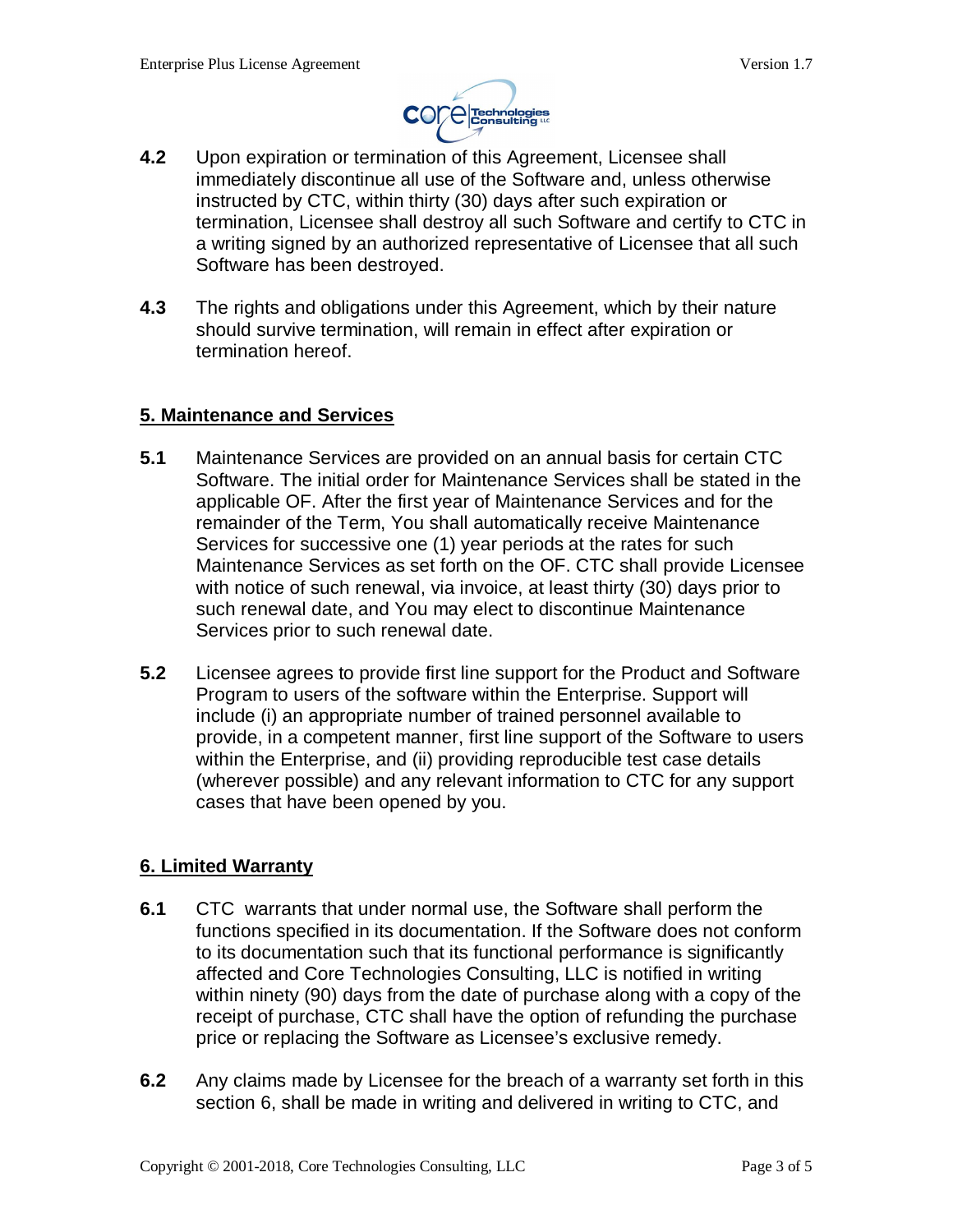

Licensee shall provide CTC a reproducible test case, if applicable, demonstrating the breach of warranty.

# **7. Liability**

THIS WARRANTY IS EXCLUSIVE AND IN LIEU OF ALL OTHER WARRANTIES WHETHER STATUTORY, EXPRESS, OR IMPLIED (INCLUDING ALL WARRANTIES OF MERCHANTABILITY AND FITNESS FOR A PARTICULAR PURPOSE). IN NO EVENT SHALL CTC BE LIABLE FOR ANY SPECIAL, INCIDENTAL, PUNITIVE, INDIRECT OR CONSEQUENTIAL DAMAGES, (INCLUDING LOSS OF ECONOMIC ADVANTAGE, BUSINESS, PROFITS, DATA OR INACCURACY OF DATA), IN CONNECTION WITH OR ARISING OUT OF THIS AGREEMENT OR FROM USE OF SOFTWARE, WHETHER OR NOT CTC HAS BEEN ADVISED OF THE POSSIBILITY OF SUCH DAMAGES AND REGARDLESS OF THE FORM OF ACTION OR LEGAL THEORY (WHETHER IN CONTRACT OR IN TORT, INCLUDING STRICT TORT LIABILITY, OR BASED ON A WARRANTY) UNDER WHICH THE LIABILITY MAY BE ASSERTED.

## **8. Government Rights In Commercial Software**

If acquired under FAR policy (52.227-19), the U.S. Government shall obtain Restricted Rights in this SOFTWARE. If acquired under DFARS policy (227.7202), the U.S. Government is granted only the commercial rights given above in this License.

## **9. Export Compliance**

Licensee agrees that it will not in any form export, re-export, ship, or divert or cause to be diverted, directly or indirectly, the Software to any country for which the United States Government, any agency thereof, or any other sovereign Government, at the time of export or re-export, requires an export license or other governmental approval without first obtaining such license or approval.

## **10. Applicable Law**

The laws of the State of California, excluding its conflicts of law principles, shall govern this Agreement. The federal and state courts within Alameda County, California shall have exclusive jurisdiction to adjudicate any dispute arising out of this Agreement. Each party hereto expressly consents to the personal jurisdiction